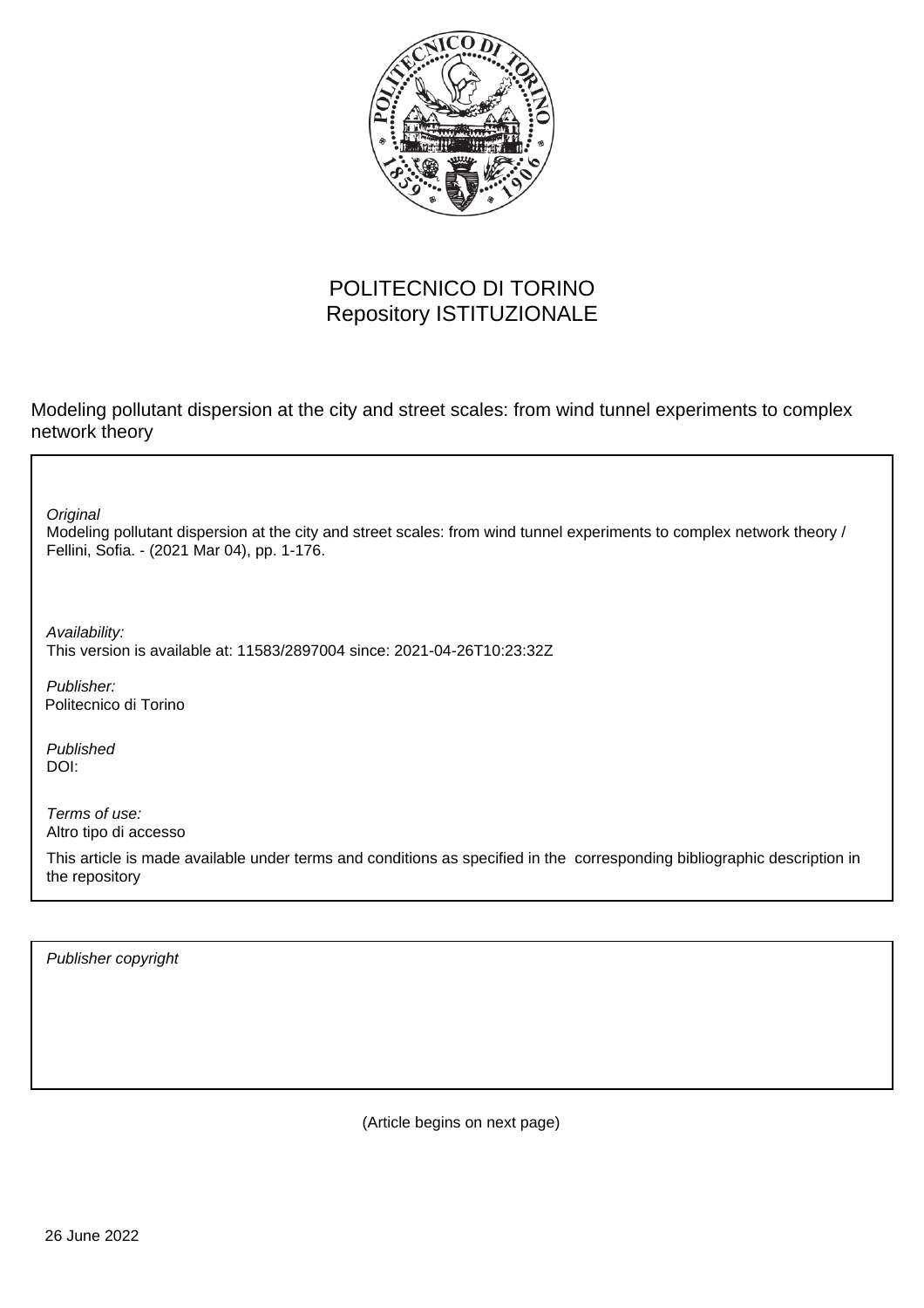## Modelling pollutant dispersion at the city and street scales

## From wind tunnel experiments to complex network theory

## Summary

Air pollution in urban areas is a major concern for the health and safety of citizens. Hubs of economic, political and social activities, cities are densely populated and are exposed to a large number of pollution sources. These factors, together with the risk of malicious acts for terrorist purposes, make them extremely vulnerable to gaseous releases. To predict and manage air pollution scenarios, the understanding and modelling of dispersion phenomena in the urban atmosphere is crucial. Differently from transport processes far from boundaries, flow and dispersion in the urban canopy are primarily governed by the intricate geometry of the city. The aim of this thesis is to investigate and model the effect of urban form on the dispersion of pollutants at two different spatial scales: at the scale of the district and at the scale of the single street canyon.

Urban street pattern is the dominant geometry at the district scale. Starting from this observation, the first part of this thesis proposes a new perspective based on the theory of complex networks to analyze and model the transport of pollutants along the streets of a city. The urban canopy is modelled as a network. Street canyons and their intersections shape the spatial structure of the network. The direction and the transport capacity of the flow in the streets define the direction and the weight of the links. Adopting this mathematical interpretation, propagation is modelled as a spreading process on a network and the most dangerous areas in a city are identified as the best spreading nodes. To this aim, a novel centrality metric tailored to mass transport in flow networks is derived. Besides providing an operational tool to identify the places in a city with the highest potential for dispersion over large areas, the proposed approach is suitable to investigate which structural properties of a city make it fragile to air pollution. The comparison between four emblematic cities with different urban patterns evidences that vulnerability is driven by the topological properties of the urban fabric, i.e. street connectivity and the variability in the orientation of the streets with respect to the approaching wind.

At the scale of the single street, flow and dispersion dynamics are governed by the canyon geometry. The dispersion of pollutants can be decomposed in the longitudinal transport along the street and the vertical transfer between the canyon and the external flow. While advection drives the dynamics along the canyon axis, the mechanisms of mass exchange in the vertical direction are still not fully understood. The second part of this thesis investigates these processes by means of wind tunnel experiments of pollutant dispersion in a canyon oriented perpendicular to the wind direction. In this configuration, the vertical exchange is the dominant mechanism of canyon ventilation. Keeping the external flow unaltered, we analyse the effect of different boundary conditions at the building walls and the presence of obstacles within the canyon. The boundary conditions are modified by alternatively heating the downwind and upwind walls of the canyon, by changing its aspect ratio and by